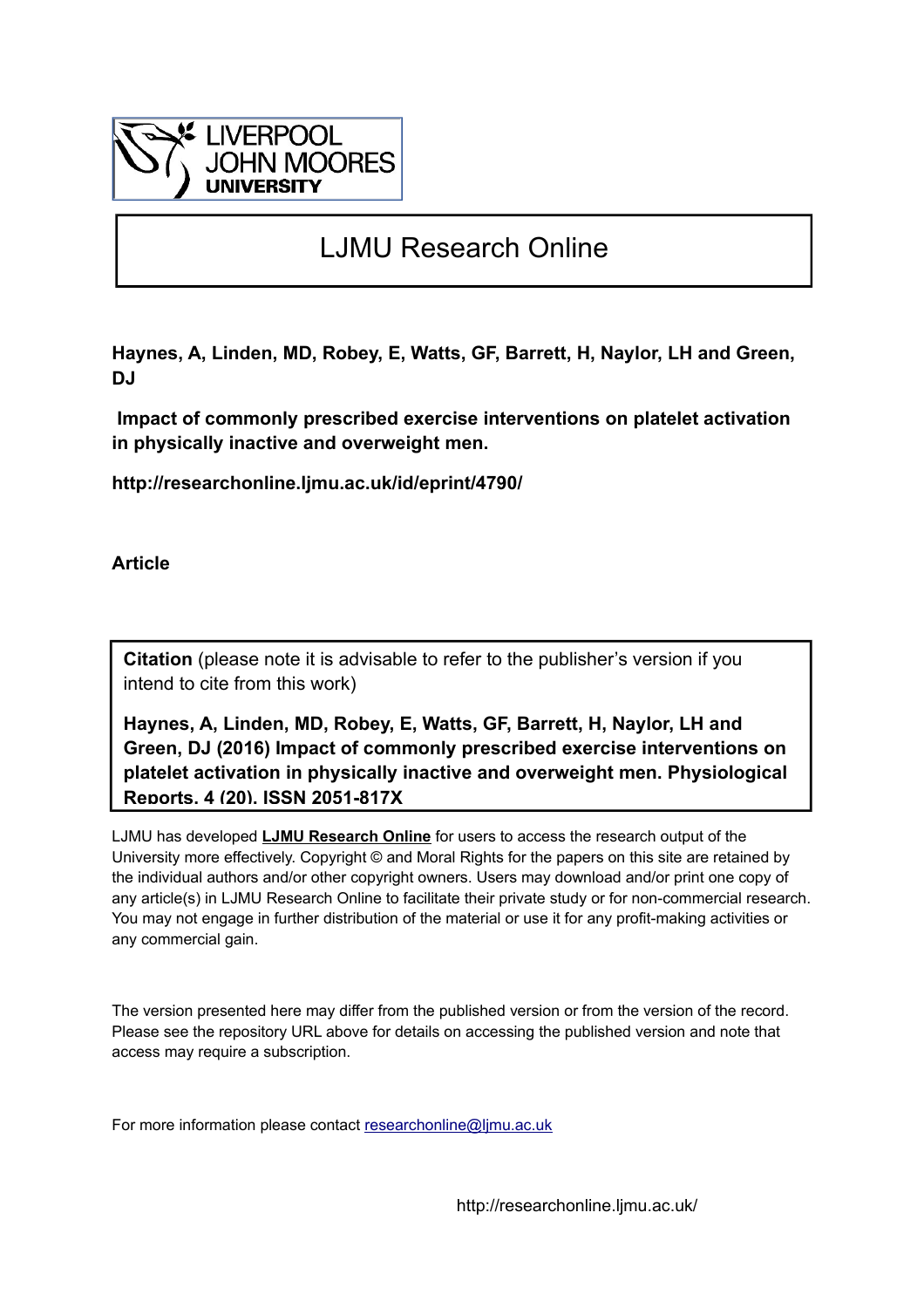# **Physiological Reports**

# Impact of commonly prescribed exercise interventions on platelet activation in physically inactive and overweight men

Andrew Haynes<sup>1</sup>, Matthew D. Linden<sup>2</sup>, Elisa Robey<sup>1</sup>, Gerald F. Watts<sup>3</sup>, Hugh Barrett<sup>4</sup>, Louise H. Naylor<sup>1</sup> & Daniel J. Green<sup>1,5,6</sup>

1 School of Sport Science, Exercise and Health, University of Western Australia, Crawley, Western Australia, Australia

2 School of Pathology and Laboratory Medicine, University of Western Australia, Crawley, Western Australia, Australia

3 Cardiometabolic Services, Department of Cardiology, Royal Perth Hospital, Western Australia, Australia

4 School of Medicine and Pharmacology Royal Perth Hospital Unit, University of Western Australia, Crawley, Western Australia, Australia

5 Research Institute for Sport and Exercise Science, Liverpool John Moores University, Liverpool, United Kingdom

6 Principal Research Fellow, National Health and Medical Research Council, Canberra, ACT, Australia

#### Keywords

Acute coronary syndromes, physical activity, thrombosis.

#### **Correspondence**

Daniel J. Green, School of Sports Science, Exercise and Health The University of Western Australia, 35 Stirling Hwy, Crawley, Western Australia, 6009. Tel: +61 8 6488 2378 Fax: +61 8 6488 1039 E-mail: danny.green@uwa.edu.au

#### Funding Information

This work was supported by funding from the National Heart Foundation of Australia G12P6417. Professor Green is a National Health and Medical Research Council Principal Research Fellow (APP1080914).

Received: 9 August 2016; Accepted: 11 August 2016

doi: 10.14814/phy2.12951

Physiol Rep, 4 (20), 2016, e12951, doi: 10.14814/phy2.12951

#### Abstract

The exercise paradox infers that, despite the well-established cardioprotective effects of repeated episodic exercise (training), the risk of acute atherothrombotic events may be transiently increased during and soon after an exercise bout. However, the acute impact of different exercise modalities on platelet function has not previously been addressed. We hypothesized that distinct modalities of exercise would have differing effects on in vivo platelet activation and reactivity to agonists which induce monocyte-platelet aggregate (MPA) formation. Eight middle-aged (53.5  $\pm$  1.6 years) male participants took part in four 30 min experimental interventions (aerobic AE, resistance RE, combined aerobic/resistance exercise CARE, or no-exercise NE), in random order. Blood samples were collected before, immediately after, and 1 h after each intervention, and incubated with one of three agonists of physiologically/clinically relevant pathways of platelet activation (thrombin receptor activating peptide-6 TRAP, arachidonic acid AA, and cross-linked collagen-related peptide xCRP). In the presence of AA, TRAP, and xCRP, both RE and CARE evoked increases in MPAs immediately post-exercise  $(P < 0.01)$ , whereas only AA significantly increased MPAs immediately after AE  $(P < 0.01)$ . These increases in platelet activation post-exercise were transient, as responses approached pre-exercise levels by 1 h. These are the first data to suggest that exercise involving a resistance component in humans may transiently increase platelet-mediated thrombotic risk more than aerobic modalities.

# Introduction

Monocyte-platelet aggregates (MPAs) result from the interaction between activated platelets and monocytes. MPAs are considered a more sensitive marker of platelet activation in humans than platelet surface CD62P expression, which is rapidly cleaved from the platelet surface and has a lower detection sensitivity by flow cytometry (Michelson et al. 2001). Platelets become activated as a consequence of exposure to various in vivo agonists including thrombin, collagen, and the arachidonic acid (AA) by-product thromboxane A2. Each of these physiological agonists targets a different platelet surface receptor and therefore activates platelets via

which permits use, distribution and reproduction in any medium, provided the original work is properly cited.

<sup>ª</sup> 2016 The Authors. Physiological Reports published by Wiley Periodicals, Inc. on behalf of

the American Physiological Society and The Physiological Society.

This is an open access article under the terms of the Creative Commons Attribution License,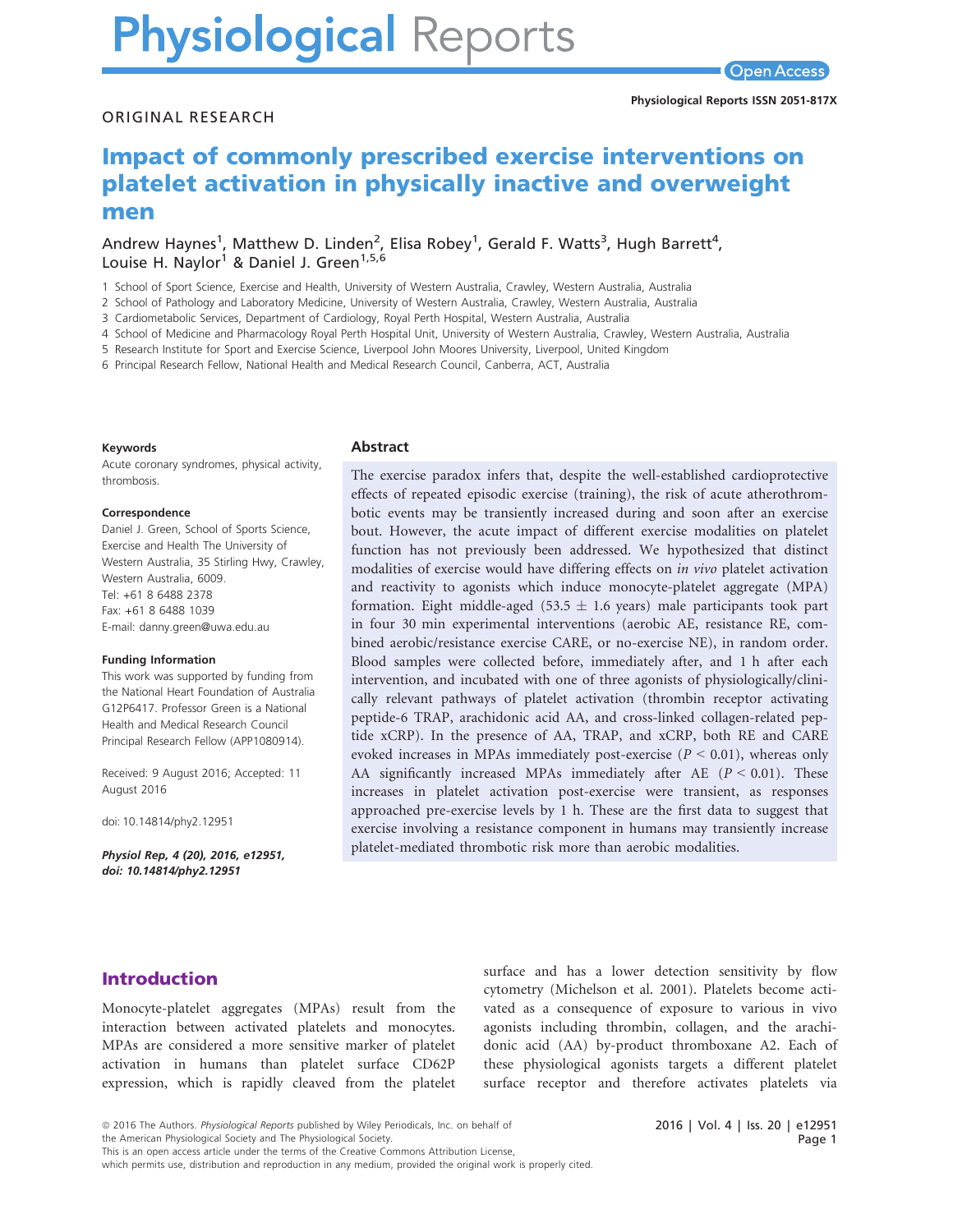Despite the well-established health benefits of longterm exercise (Blair and Morris 2009), it is acknowledged that the risk of an atherothrombotic event is transiently increased in the period during and immediately following an acute exercise bout (Thompson et al. 2007), a phenomenon referred to as the "exercise paradox" (Maron 2000). While some evidence suggests there is a positive association between the risk of acute coronary syndromes (ACS) and exercise intensity (Mittleman et al. 1993), little is known regarding the implications of different modalities of exercise on transient atherothrombotic risk and MPA formation. Three modes of exercise that are commonly utilized in humans are steady-state aerobic exercise (AE; walking, running, cycling), resistance exercise (RE; weight lifting) and a combination of aerobic and resistance exercise (CARE; circuit training). These modalities are prescribed to achieve functional improvements in cardiorespiratory fitness and/or skeletal muscle strength and endurance in both primary and secondary prevention settings (Bjarnason-Wehrens et al. 2004; Garber et al. 2011). They are also widely utilized in the general community in the context of personal health and fitness training.

While the acute and chronic effects of AE, RE and CARE on skeletal muscle and the cardiovascular system have previously been documented (George et al. 2011; Kraemer et al. 1995; Spence et al. 2013, 2011), no previous study has directly compared the impact of these distinct modes of exercise on MPAs. Since AE and RE have distinct impacts on the cardiovascular system and skeletal muscle (Bacchi et al. 2012; Bloomer et al. 2005; Drummond et al. 2005; Fowler et al. 2013; Heffernan et al. 2007), we hypothesized that they may confer divergent impacts on platelets. The aim of this study was to investigate the acute impact of different exercise modalities on MPAs in humans, including reactivity of platelets to a variety of relevant physiological platelet agonists. We hypothesized that each modality of exercise would have different impacts on MPA formation.

# Materials and Methods

A sample size calculation was conducted for paired samples indicating that as few as three participants would be sufficient to detect a 6% difference in MPAs with an  $\alpha$  of 0.05 (Rosner 1995).

# Ethical approval

All procedures adhered to the Declaration of Helsinki and were approved by the Human Research Ethics Committee of The University of Western Australia. All participants provided written, informed consent prior to any procedures being undertaken.

# **Participants**

Eight apparently healthy male participants aged 40–65 years with no previous evidence of cardiovascular disease were recruited from the local community in Perth, Australia by poster advertisements placed in public places. Individuals were defined as physically inactive following completion of the International Physical Activity Questionnaire, taking part in <1 h of structured physical activity a week, and exercise naïve in that they do not take part in any form of regular exercise training. Those taking prescription medications, or with musculoskeletal injuries that would hinder their ability to exercise were excluded. As part of the screening process, an exercise stress test was performed in the presence of a physician following standard guidelines (Pescatello 2014) and individuals with any evidence of exercise-induced ischemia or arrhythmia were excluded from further participation. Although apparently healthy, participants exhibited the following risk factors associated with cardiometabolic disease: advancing age, physical inactivity, abdominal obesity, and raised blood lipid levels. Fasting glucose and full lipid profile blood tests were conducted, as was a dualenergy X-ray absorptiometry (DEXA) scan to illustrate the general characteristics of the participants included in the study.

## Preliminary sessions

Participants were familiarized with equipment, exercises, and procedures to be included in subsequent sessions. In two separate visits, participants completed a maximal exercise test on a cycle ergometer, and repetition maximum (RM) strength tests for the six resistance exercises listed below. Percentages of maximum were used to regulate and standardize the intensity of exercise used in subsequent sessions, according to well-established principles of exercise physiology (Garber et al. 2011).

# Experimental sessions

All participants completed four experimental sessions, in random order, with each separated by at least 7 days, using a repeated-measures crossover design. These included 30 min of: AE, RE, CARE, or no-exercise (NE).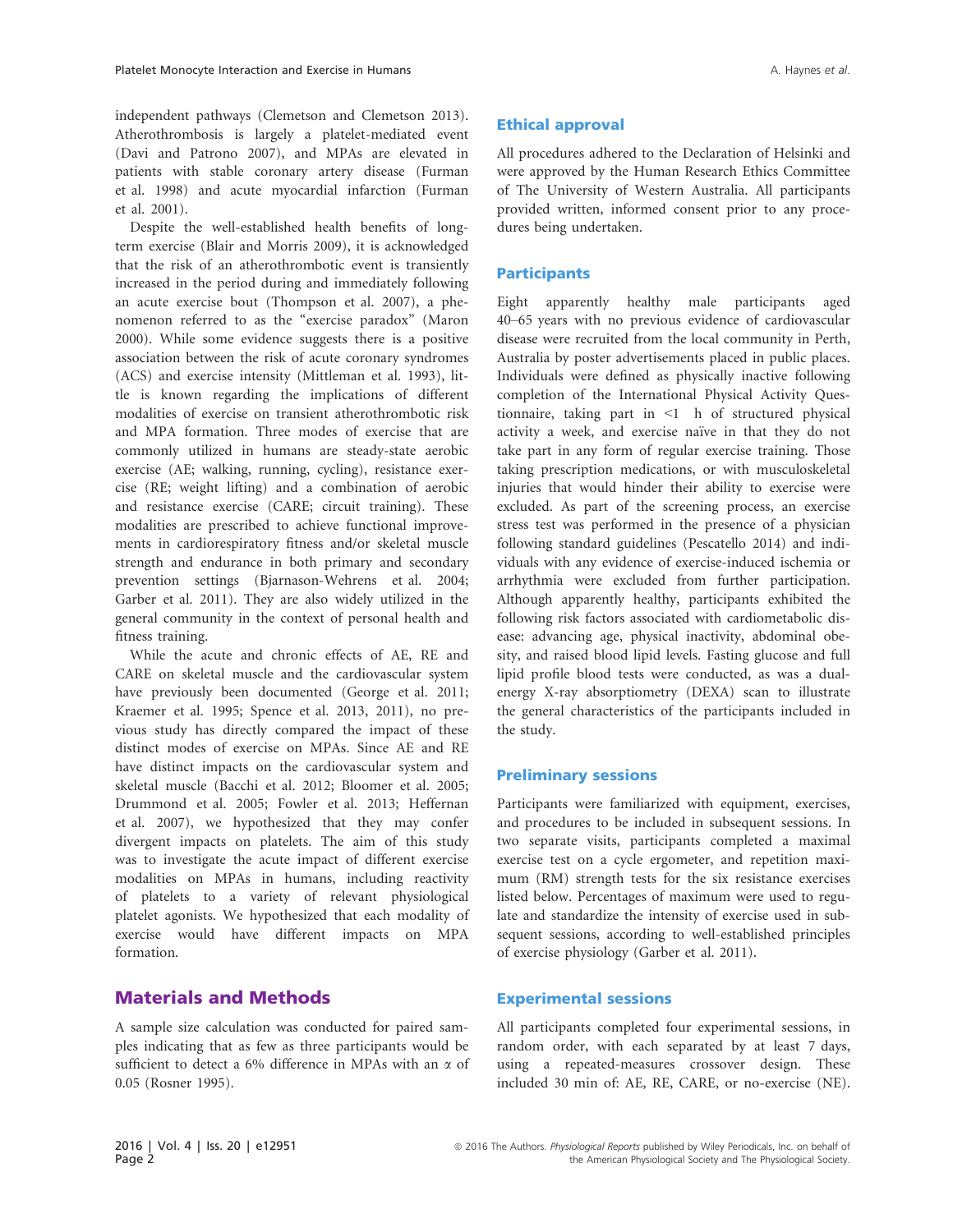A standardized stretching routine was included in the warm-up of all exercise sessions composed of a combination of static and dynamic stretches targeting all major muscle groups.

Participants arrived at the laboratory in the morning around 8 AM, having being asked to abstain from caffeine consumption for 12 h and alcohol for 24 h. All consumed the same carbohydrate-based breakfast including toast or cereal, avoiding fruit, vegetables, and meat products. Participants were specifically asked about drug use and none used anti-inflammatory, aspirin-containing or other medications that affect platelet or leukocyte function. Adherence to the protocol was confirmed by questionnaire on arrival to each session.

Participants then began a 20 min period of quiet rest in a semirecumbent position, prior to the first blood collection. This was followed by the (no) exercise activity that was to be undertaken on that day. Following each exercise session, participants resumed a semirecumbent position and remained there for 1 h. Heart rate was monitored during all exercise (Polar RS300X, Polar Electro Oy, Finland).

#### No exercise protocol

Participants lay on a bed in a semirecumbent position for the duration of the no-exercise session, which lasted approximately 2.5 h.

#### Aerobic exercise protocol

Participants completed a 4 min warm-up on a rowing ergometer achieving 40% heart rate reserve (HRR) by the end of the fourth minute. The main exercise component included 13 min on a cycle ergometer (Circle Fitness, P&F Brothers Ind., Corp. Taiwan) at 65% Watts(W)max, followed by 13 min on a Concept 2 PM3 rowing ergometer (Concept 2 Inc., Morrisville, VT). Heart rate monitoring ensured a steady-state was achieved and intensity on the rowing ergometer was matched to the heart rate during cycling. Heart rate, ratings of perceived exertion (RPE) using Borg's 6–20 scale (Borg 1970) and absolute intensity were documented at minutes 5, 10, and 13 of bicycle and rowing ergometry. This protocol was designed to replicate a typical AE session used in a gymnasium setting (Garber et al. 2011).

#### Resistance exercise protocol

Three sets of each resistance exercise were completed. A 120 sec time period was allocated for each set, made up of 40 sec working and 80 sec recovery. Firstly, participants completed one set of each exercise with a resistance of 40%

1 RM, followed by two consecutive sets of each exercise at 65% 1 RM. Exercise stations included (1) sitting cable chest press, (2) leg press, (3) lateral pull-down, (4) cable shoulder press, (5) sitting machine hamstring flexion, and (6) cable bicep curl with a rope attachment. Repetitions were continued for the entire 40 sec working period or until muscular failure, whichever came first. Heart rate, RPE, and the number of repetitions completed were documented immediately following the last repetition of each set. As for the AE session described above, we adopted an ecologically valid approach to the design of this session, which closely resembles typically prescribed RE.

# Combined aerobic and resistance exercise protocol

The CARE training session included all the exercises that made up the AE and RE sessions, but with shorter recovery times between RE stations so that total exercise time was matched to the other two experimental conditions. Participants completed three 10 min circuits; the first circuit at an intensity of 40% maximum (i.e., Wmax for AE, 1 RM for RE), and the following two circuits at 55% maximum. Each exercise circuit consisted of six RE and two AE, performed in the order: three RE (sitting cable chest press, leg press, lateral pull-down), one AE (bicycle ergometer), three RE (cable shoulder press, sitting machine hamstring flexion and cable bicep curl with a rope attachment), one AE (rowing), with 2 min recovery between each circuit. Resistance exercises were allocated 60 sec (40 sec working and 20 sec transition time) and aerobic exercises were allocated 120 sec (100 sec working and 20 sec transition time). Heart rate, RPE, and repetitions completed for resistance exercises were recorded at the final moments of exercise at each station.

#### Blood collection

Venous blood was collected by separate venepunctures from the antecubital region at three time-points during each session; (1) before exercise (2) after exercise, and (3) 1 h post-exercise (identical time-intervals during NE), using a 21G winged needle set (Greiner bio-one) with minimal stasis (Harrison et al. 2011). The first 2 mL of blood was collected into a nonadditive discard tube followed by a 4 mL 3.2% sodium citrate tube (Vacuette by Greiner bio-one).

#### Monocyte-platelet aggregates

Within 10 min of collection, blood was passed from the 3.2% sodium citrate tube and processed for the assessment monocyte-platelet aggregation. Antibodies for CD14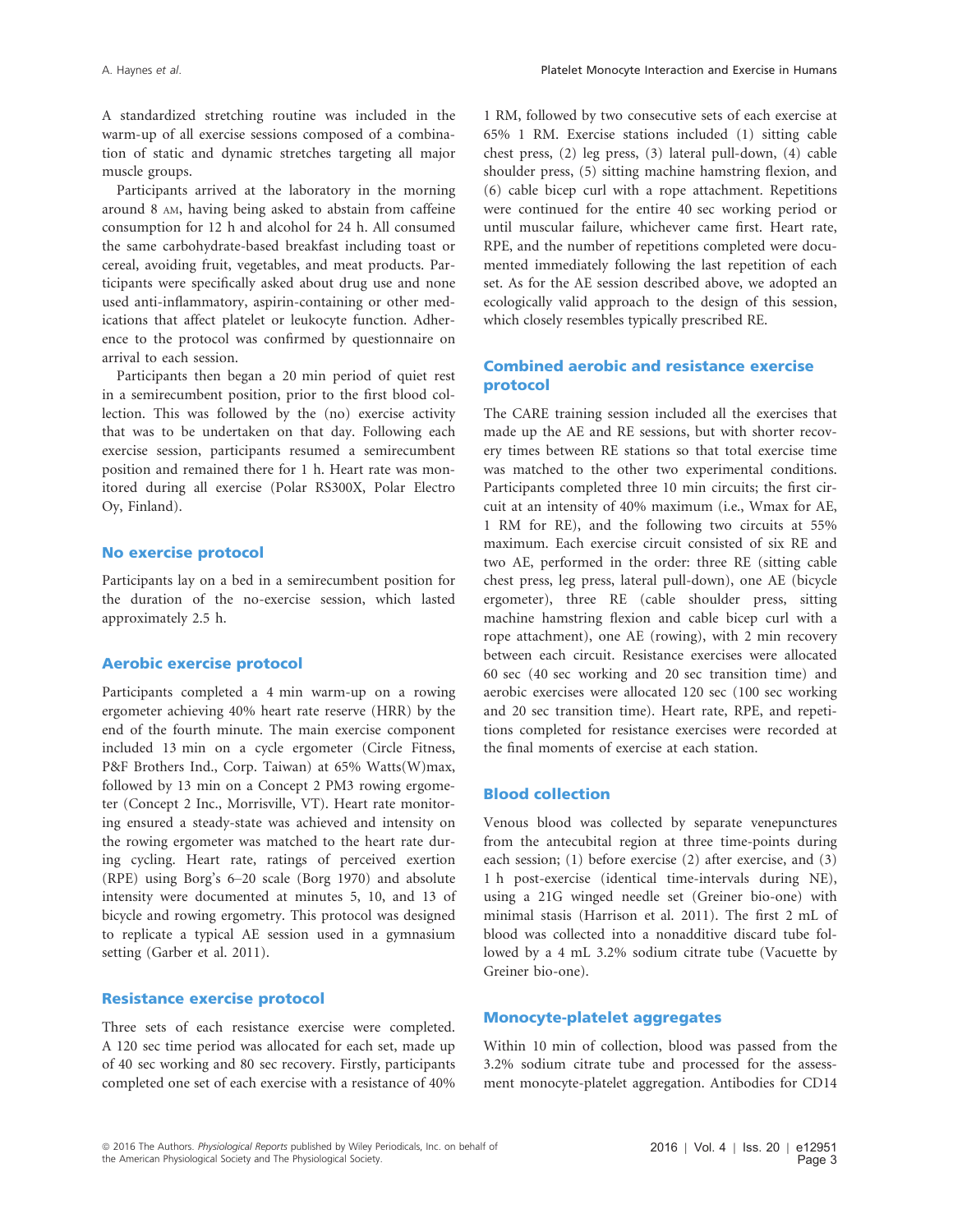(monocyte identifier) conjugated to the fluorophore Brilliant Violet (BV) 421 (Clone M5E2; BioLegend, San Diego, CA) and CD42b (platelet identifier) conjugated to Allophycocyanin (APC) (Clone HIP1; BioLegend) or IgG isotype control (BioLegend) were used. For each blood collection, there were nine MPA reaction tubes; isotype control, no agonist, positive control and two concentrations of the following three agonists; thrombin receptor activating peptide-6 (TRAP-6) (SFLLRN, Sigma-Aldrich, MO), AA (Sodium arachidonate, Bio/Data Corp., PA) and cross-linked collagen-related peptide (xCRP) (Farndale Lab, University of Cambridge, UK). Each reaction tube contained a total liquid volume of 80  $\mu$ L (20  $\mu$ L of undiluted whole blood, 40  $\mu$ L of antibody cocktail made up of saturating concentrations of CD14 BV421 and CD42b APC in HEPES saline buffer, and 20  $\mu$ L of agonist or HEPES saline buffer in the absence of agonist). An isotype control was included to account for nonspecific binding and a final concentration of 250  $\mu$ M TRAP was used as a positive control. Absence of spectral overlap was confirmed by single-color comp bead controls (BD Biosciences).

Blood was added to the following concentrations of agonists; 2  $\mu$ m and 5  $\mu$ mol/L TRAP-6, 10  $\mu$ g/mL and 125  $\mu$ g/mL AA and 200 ng/mL and 1  $\mu$ g/mL cross-linked collagen-related peptide. Agonist concentrations were determined by dose–response curve to identify submaximal and threshold concentrations, in order to demonstrate either up- or down-regulation of platelet response to each. Samples were incubated at room temperature with the exception of tubes containing AA and xCRP, which were incubated at 37°C using a dry block heater (Ratek DBH20D, Victoria, Australia). Following exactly 15 min incubation, all samples were fixed and red cells lysed with 800  $\mu$ L of BD FACSLyse solution (BD Biosciences, CA). Samples were then stored at 4°C in the dark and analyzed by flow cytometry (BD FACSCanto<sup>TM</sup> II, BD Biosciences) within 24 h at a low flow rate for 10 min per tube, to avoid coincident events (Hui et al. 2015).

Data output from flow cytometry was analyzed using FlowJo v.X software (FlowJo LLC., San Carlos, CA). A gating strategy was devised to eliminate leukocyte-doublet events (Majumder et al. 2012). Monocytes were then identified by their characteristic forward and side scatter properties and differential CD14 expression. Monocyte-platelet aggregates were identified by CD42b expression above isotypic control, and confirmed by positive control. MPAs were expressed as the percentage of the monocyte population.

#### **Statistics**

Two concentrations (threshold and submaximal) of each agonist were used to detect both increased and decreased sensitivity of platelets to agonist exposure, respectively. These data were used to calculate area under the concentration curve for each agonist, at each time-point (pre, post, 1 h-post). All of the agonist-induced MPA data, statistics and results are presented as area under the concentration curve (AUC) in arbitrary units for each agonist minus the no agonist.

Statistical analyses were performed using SPSS 22 (IBM, Armonk, NY) software. For data meeting the assumptions of parametric statistical tests, two-way repeated measures ANOVA's were conducted to test for differences between modalities, across time and interaction of modality  $\times$  time effects. If significance was found, multiple one-way repeated measures ANOVA tests were conducted to determine where differences occurred within-modality over time and for corresponding timepoints between modalities, with post hoc Tukey's least significant difference test. For data failing the assumptions of parametric tests, multiple nonparametric Friedman tests were conducted for within-modality differences over time and for corresponding time-points between the four different modalities. Statistical significance was assumed at  $P < 0.05$ .

|                                                         |  |  | <b>Table 1.</b> Baseline characteristics, anthropometric, dual-energy |  |  |  |  |
|---------------------------------------------------------|--|--|-----------------------------------------------------------------------|--|--|--|--|
| X-ray absorptiometry (DEXA) and biochemistry variables. |  |  |                                                                       |  |  |  |  |

| Anthropometric data         |                 |  |  |  |  |  |
|-----------------------------|-----------------|--|--|--|--|--|
| Height (cm)                 | $173 \pm 1.9$   |  |  |  |  |  |
| Body mass (kg)              | $86.2 + 4.1$    |  |  |  |  |  |
| Body mass index ( $kg/m2$ ) | $28.8 + 1.4$    |  |  |  |  |  |
| Waist girth (cm)            | $99.3 \pm 2.1$  |  |  |  |  |  |
| Hip girth (cm)              | $105.7 \pm 2.4$ |  |  |  |  |  |
| Waist/Hip ratio             | $0.94 + 0.01$   |  |  |  |  |  |
| <b>Resting HR</b>           | bpm             |  |  |  |  |  |
| Heart rate                  | $62 + 2$        |  |  |  |  |  |
| Resting blood pressure      | mmHq            |  |  |  |  |  |
| Systolic BP                 | $128 + 4$       |  |  |  |  |  |
| Diastolic BP                | $82 + 4$        |  |  |  |  |  |
| Mean arterial pressure      | $100 \pm 4$     |  |  |  |  |  |
| <b>DEXA</b>                 | $\frac{0}{0}$   |  |  |  |  |  |
| Total body fat              | $32.5 + 1.6$    |  |  |  |  |  |
| Body fat legs               | $28.4 + 1.9$    |  |  |  |  |  |
| Body fat trunk              | $38.2 \pm 1.7$  |  |  |  |  |  |
| Body fat android            | $43.6 \pm 1.9$  |  |  |  |  |  |
| Body fat gynoid             | $34.4 + 1.9$    |  |  |  |  |  |
| Fasting biochemistry        | mmol/L          |  |  |  |  |  |
| Cholesterol                 | $6.0 \pm 0.3$   |  |  |  |  |  |
| Triglyceride                | $1.8 + 0.2$     |  |  |  |  |  |
| LDL-C                       | $4.1 \pm 0.3$   |  |  |  |  |  |
| HDL-C                       | $1.1 \pm 0.1$   |  |  |  |  |  |
| Cholesterol/HDL ratio       | $5.5 \pm 0.4$   |  |  |  |  |  |
| Glucose                     | $5.2 + 0.1$     |  |  |  |  |  |
|                             |                 |  |  |  |  |  |

Data is mean  $\pm$  SEM,  $n = 8$ .

HR, heart rate; BP, blood pressure; LDL-C, low-density lipoprotein cholesterol; HDL-C high-density lipoprotein cholesterol.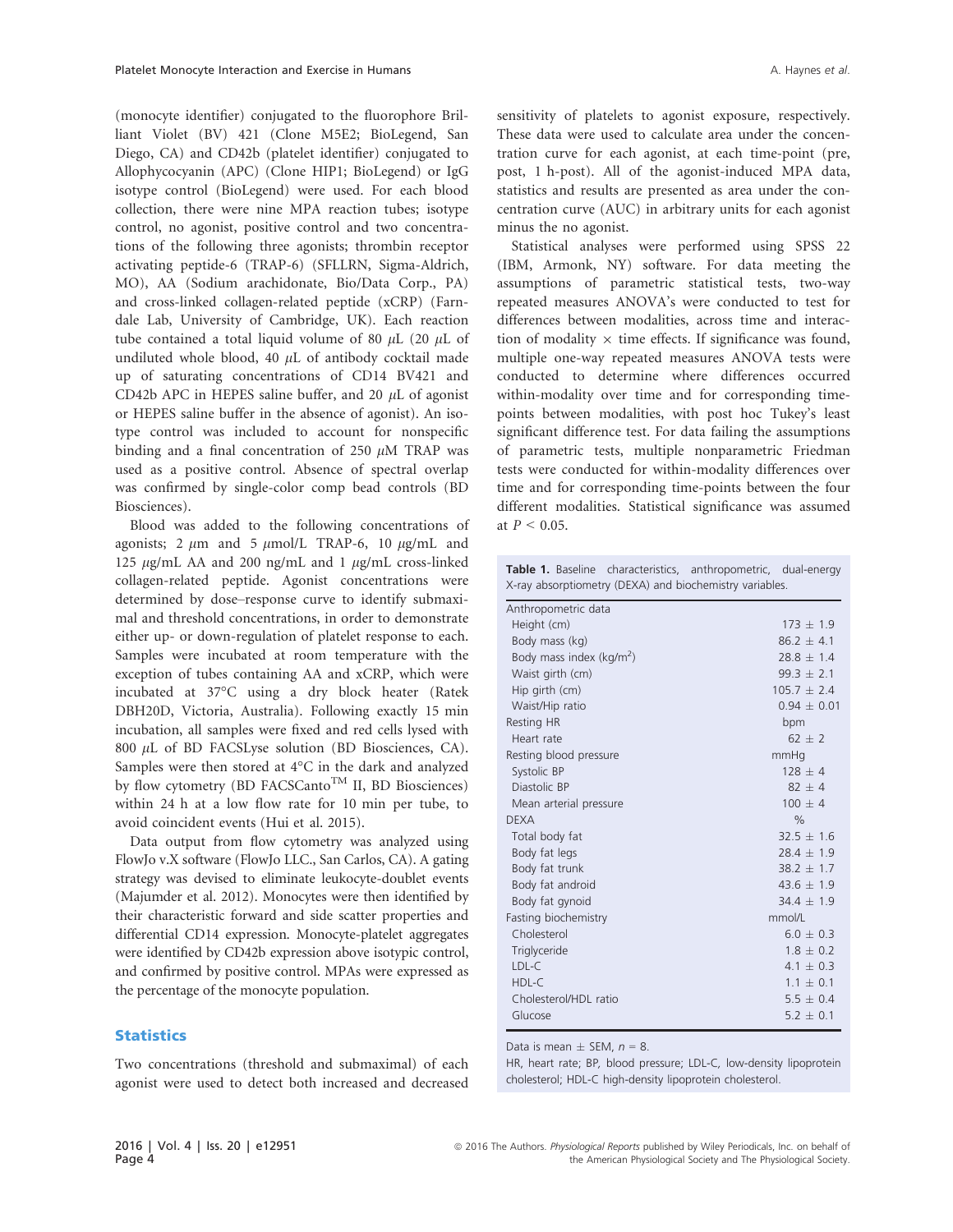# **Results**

Eight men (53.5  $\pm$  1.6 years) completed the study. Baseline characteristics are presented in Table 1. Data gained from the maximal aerobic exercise test included: HRmax  $176 \pm 4$  bpm, time to exhaustion  $11.3 \pm 0.5$  min, peak power output  $173 \pm 8$  watts and  $\text{V}_0$  peak  $32.5 \pm 1.3$  mL kg<sup>-1</sup> min<sup>-1</sup>. Physiological data recorded during each of the exercise bouts (AE vs. RE vs. CARE) were as follows: HR bpm (%HRmax)  $141 \pm 2$  bpm (80%) versus  $122 \pm 2$  bpm (69%) versus  $134 \pm 1$  bpm (76%) and RPE 14  $\pm$  0 versus 17  $\pm$  0 versus 15  $\pm$  0.

## Monocyte-platelet aggregation with acute exercise

#### MPAs no agonist

In the absence of agonist stimulation, no significant difference was observed in the percentage of MPAs between the three time-points within any experimental treatment (mean  $\pm$  SEM, NE: pre 4.0  $\pm$  0.7%, post 3.9  $\pm$  0.6%, 1 h 4.4  $\pm$  0.7%, P = 0.197; AE: pre 3.8  $\pm$  0.7%, post  $3.7 \pm 0.7\%$ , 1 h  $4.7 \pm 1.3\%$ ,  $P = 0.417$ ; RE: pre 4.2  $\pm$  0.7%, post 6.5  $\pm$  2.0%, 1 h 4.2  $\pm$  0.9%, P = 0.093 and CARE: pre  $4.1 \pm 0.7\%$ , post  $5.0 \pm 1.4\%$ , 1 h 4.1  $\pm$  0.9%, P = 0.417). No significant difference was found between the four modalities at pre  $(P = 0.615)$ , post ( $P = 0.740$ ), and 1 h-post ( $P = 0.717$ ) time-points.

#### Arachidonic acid

When blood samples were incubated with arachidonic acid, significant time ( $P = 0.006$ ) and time  $\times$  modality interaction ( $P = 0.003$ ) effects were evident. As shown in the Figure 1 (panel A), AA stimulation significantly increased MPA area under the curve above pre-exercise levels immediately post-exercise under all three modalities (delta change  $\pm$  SEM, AE: 14.9  $\pm$  5.8 AUC,  $P = 0.038$ ; RE: 24.3  $\pm$  6.7 AUC, P = 0.009; CARE 26.8  $\pm$  10.5 AUC,  $P = 0.039$ ). A duration of 1 h after cessation of exercise, MPAs significantly decreased from immediate postexercise levels for all modalities (delta decrease, AE;  $-14.0$  AUC,  $P = 0.006$ , RE;  $-13.0$  AUC,  $P = 0.018$  & CARE;  $-22.8$  AUC,  $P = 0.009$ ). However, MPAs were still elevated above pre-exercise levels 1 h after RE (11.3  $\pm$  4.9 AUC,  $P = 0.05$ ).

Comparison between modalities at corresponding time-points indicated that no differences were found pre-exercise  $(P = 0.580)$  or 1 h post  $(P = 0.468)$ , but significant differences were present at the immediately post-exercise time-point ( $P = 0.05$ ). Tukey's post hoc test indicated that compared to no-exercise (NE;  $41.8 \pm 8.7$ 



Figure 1. Change (mean  $\pm$  SE) from the 'pre' time-point (area under the curve) for agonist-induced monocyte-platelet aggregate formation. Blood collected pre, post, and 1 h post; no-exercise (NE), aerobic exercise (AE), resistance exercise (RE) and combined aerobic and resistance exercise (CARE), and incubated with arachidonic acid (A), thrombin receptor activating peptide (B) and collagen-related peptide (C). \*signifies significant difference from pre, †signifies significant difference from post ( $P < 0.05$ ).

AUC), MPAs were greater following RE  $(56.2 \pm 10.0$ AUC,  $P = 0.011$  vs. NE) and CARE (62.0  $\pm$  11.0 AUC,  $P = 0.038$  vs. NE), but there was no difference between NE and aerobic (AE 49.8  $\pm$  5.4 AUC, P = 0.491 vs. NE). No significant differences were observed between the three exercise protocols.

#### Thrombin receptor activating peptide-6

In samples incubated with TRAP, there were significant main effects for time ( $P = 0.005$ ) and interaction between time and modality ( $P = 0.049$ ). As shown in the Figure 1 (panel B), both RE and CARE resulted in significant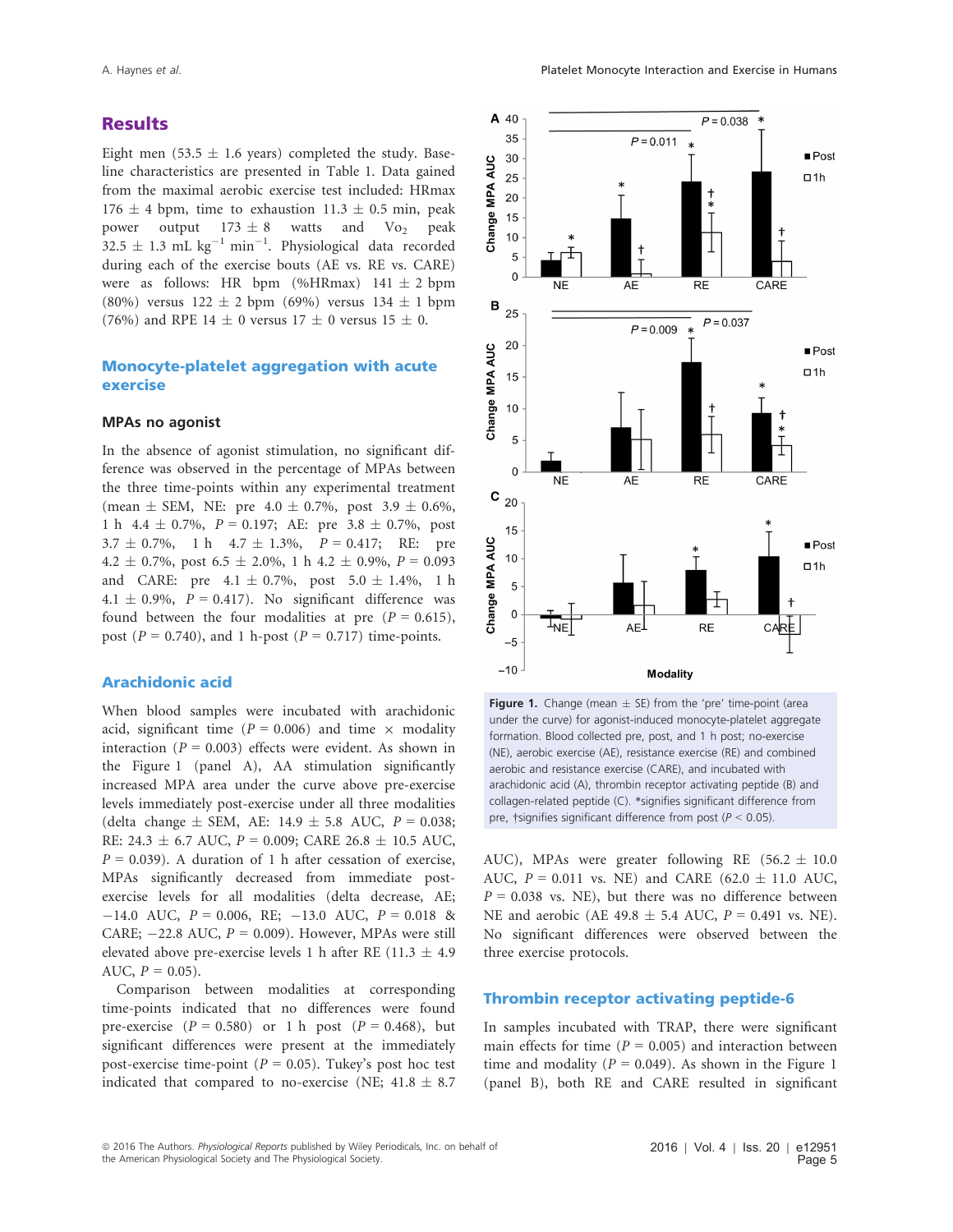changes in TRAP-induced MPAs over time ( $P = 0.001$  for each), with MPA AUC elevated above pre-exercise levels immediately post-exercise for RE and CARE (17.4  $\pm$  3.7 AUC,  $P = 0.002$  and  $9.4 \pm 2.4$  AUC,  $P = 0.005$ ), respectively. MPAs decreased from immediate post-exercise levels following 1 hr recovery for both RE  $(-9.3 \text{ AUC},$  $P = 0.002$ ) and CARE (-4.6 AUC,  $P = 0.024$ ). Following RE, MPAs at 1 h post-exercise were not different to preexercise levels ( $P = 0.078$ ), but were still elevated above pre-exercise levels 1 h post-CARE  $(4.2 \pm 1.5 \text{ AUC},$  $P = 0.024$ ). No effect was seen with NE or AE over time  $(P = 0.440$  and  $P = 0.482$ , respectively).

A significant difference was found between modalities immediately post-exercise ( $P = 0.035$ ) and was due to elevated MPAs following RE and CARE compared to NE (RE vs. NE,  $P = 0.009$ ) (CARE vs. NE,  $P = 0.037$ ). AE was nonsignificantly elevated at this time-point (AE 7.1  $\pm$  5.5 AUC vs. NE 1.8  $\pm$  1.3 AUC,  $P = 0.064$ ). No significant effect was observed between the modalities at any other time-point (pre  $P = 0.292$  and 1 h  $P = 0.109$ .

#### Collagen-related peptide

When samples were incubated with xCRP (Fig. 1 panel C), significant differences in the MPA AUC occurred over time with participation in both RE  $(P = 0.010)$  and CARE ( $P = 0.005$ ). Compared to pre-exercise, MPAs were significantly increased immediately post-RE  $(8.0 \pm 2.4)$ AUC,  $P = 0.012$ ) and post-CARE (10.5  $\pm$  4.4 AUC,  $P = 0.05$ ). The decrease from immediately post to 1 h post-exercise was significant following CARE  $(-11.6$ AUC,  $P = 0.012$ ) but not post-RE  $(-6.9 \text{ AUC},$  $P = 0.327$ ). No changes were observed over time with noexercise ( $P = 0.607$ ) or aerobic exercise ( $P = 0.687$ ). No significant differences were found between the four modalities at corresponding time-points (pre  $P = 0.199$ , post  $P = 0.154$ , and 1 h  $P = 0.615$ ).

#### **Discussion**

Our aim was to compare the impacts of distinct forms of exercise on platelet function in overweight and physically inactive men. This is the first study to our knowledge in humans that has directly compared the acute impacts of routinely prescribed (Garber et al. 2011; Kang and Ratamess 2014) exercise modalities on monocyte-platelet aggregation in the presence agonists of physiologically/clinically relevant pathways of platelet activation. We found that exercise increased agonistinduced monocyte-platelet aggregation immediately following exercise, with larger responses observed following modalities which included a resistance component (both RE and CARE). These effects of exercise on platelet function influenced all pathways of activation we studied, induced by TRAP, arachidonic acid, and xCRP. Finally, we observed a pattern of transient modification to MPA production, as immediate post-exercise responses generally returned toward baseline levels by 1 h post-exercise.

Arachidonic acid is a polyunsaturated omega-6 fatty acid, which has diverse physiological functions that are ultimately dependent on its metabolic fate, as AA derivatives may be both pro- and anti-inflammatory (Roman 2002). Among its many derivatives and their functions, the most relevant to the present investigation is AA's enzymatic conversion by cyclooxygenases to either prostacyclin (inhibitor of platelet activation and vasodilator) or thromboxane A2 (platelet activator and vasoconstrictor) (Needleman et al. 1986) and the non-enzymatic conversion to isoprostanes (Morrow et al. 1990). While the mechanisms behind the metabolic outcomes of AA are complex, our data indicate that AA-induced increases in MPAs are exercise modality dependent, with larger transient impacts of the RE and CARE conditions that both included a resistance exercise component. Arachidonic acid-related effects on monocyte-platelet aggregation have potential clinical significance, given the multiple roles of its downstream by-products in terms of platelet aggregation in the atherothrombotic cascade (Frelinger et al. 2006; Praticò et al. 1997; Silver et al. 1973).

Thrombin is a central part of the coagulation cascade, produced by the prothrombinase complex following initiation of intrinsic or extrinsic coagulation. Thrombin activates platelets via cleavage of protease activated receptors, exposing their tethered ligand (Coughlin 2000; Giri and Jennings 2015). TRAP is the PAR-1 ligand, and is commonly used as a platelet agonist in the interrogation of platelet function by flow cytometry (Vu et al. 1991). In keeping with the AA results above, we observed that MPAs transiently increased immediately following RE and CARE, and returned to near pre-exercise levels by 1 h post-exercise. No significant changes were observed in response to AE. Our finding that hypersensitivity to TRAP occurs following modalities of exercise involving a resistance component is of particular importance when considering acute exercise as a trigger of acute coronary syndromes, since tissue factor within atherosclerotic plaque is largely responsible for initiating thrombosis following atherosclerotic plaque rupture (Toschi et al. 1997; Wilcox et al. 1989). Mechanistically, this finding indicates that increased sensitivity to platelet protease-activated receptors occurs postexercise in response to RE and CARE.

Collagen is a component of the subendothelium which becomes exposed to flowing blood in the context of vascular injury. Collagen binds directly to two platelet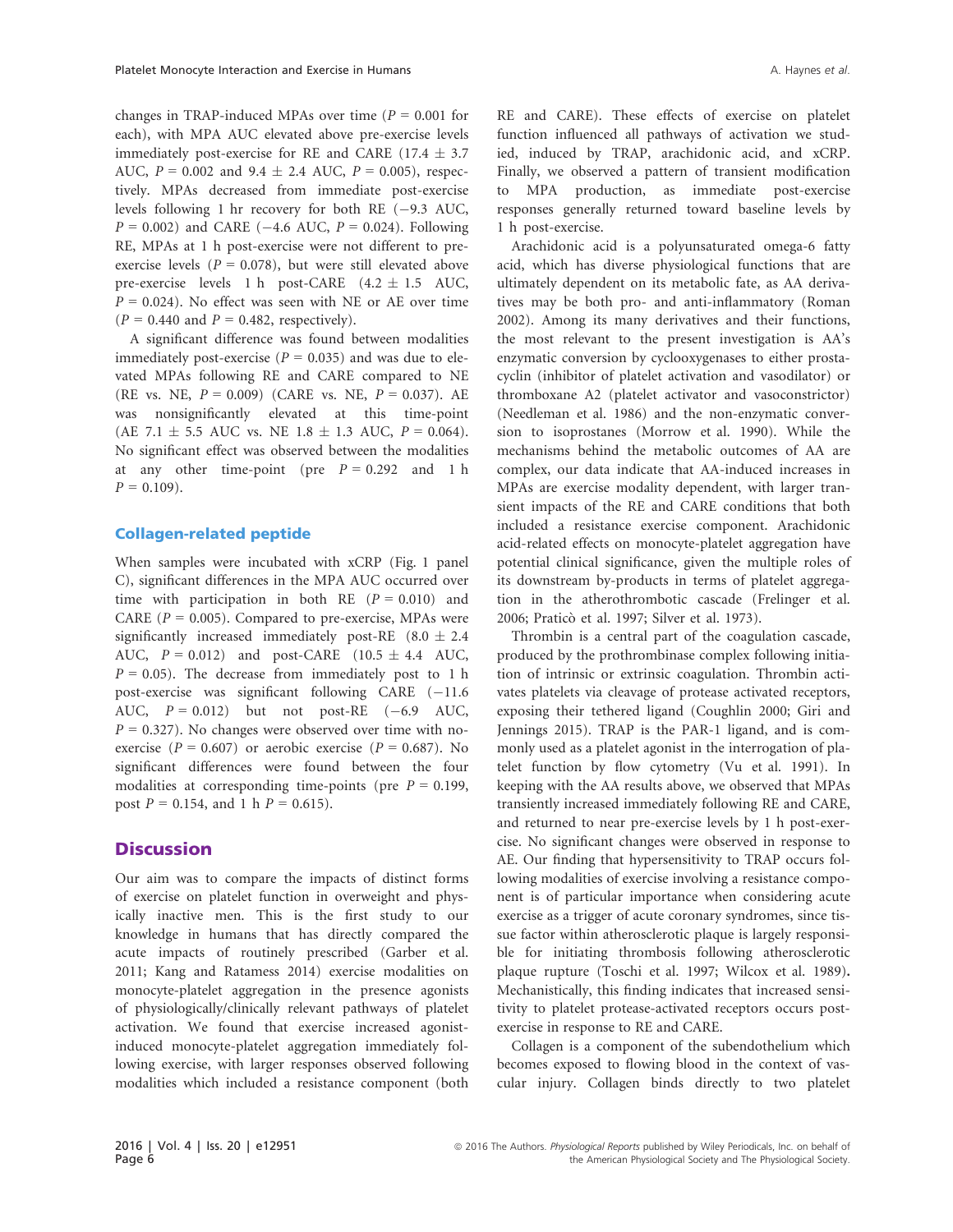surface receptors; integrin a2b1 and glycoprotein (GP) VI (Chen and López 2005). Collagen also binds to von Willebrand factor under shear, which binds to the GPIb-IX-V complex on platelets, resulting in vascular tethering and initiates signal transduction. Our data suggest that the propensity for increased monocyte-platelet aggregation in response to collagen exposure is increased following RE and CARE, with smaller changes following AE. As in the case of AA and TRAP, this response was transient, returning to near pre-exercise levels by 1 h post-exercise.

Overall, the data presented above suggest that exercise involving a resistance component (i.e., RE, CARE) is more likely to sensitize platelets to activation and the formation of monocyte-platelet aggregates than other exercise modalities (AE). There is some suggestion that exercise intensity may be a factor in differential regulation of platelet function (Hilberg et al. 2008). As steady-state AE places continuous demand on the cardiorespiratory systems, whereas RE is intermittent, it is possible that the responses we found are not directly linked to cardiovascular stress, but rather linked to skeletal muscle. Indeed, if responses in this study are intensity dependent, it is evident that despite the relatively short duration of time actually spent exercising during RE, the influence on platelets may not be nullified by the recovery periods that separate exertional sets. With this in mind, it is important to acknowledge that it is not possible to match the intensities of steady-state aerobic exercise and intermittent weight training without straying from the basic principles that characterize these contrasting modalities. The intention of the exercise interventions included in this study was to follow established guidelines for exercise prescription of these modalities ((ACSM) 2013; Garber et al. 2011), and adopt "real-world" and relevant approaches. Our results are therefore ecologically valid and relevant to individuals participating in typical exercise modalities administered to the general population.

For each of the agonists we applied, there was a "general" pattern of transient increase in MPAs, with the highest values appearing immediately post-exercise, followed by a return toward baseline levels. Our findings are in agreement with recent reviews and epidemiological evidence which suggests that increased atherothrombotic risk following acute exercise is transient in nature (Goodman et al. 2016; Riebe et al. 2015). Evidence also indicates that acute exercise has the ability to cause rupture of thick fibrous cap atheroma that will not commonly rupture at rest (Tanaka et al. 2008), possibly due to increased heart rate, blood pressure, shear stress, and/or the concomitant impact of changes to the sympathetic nervous system and catecholamine levels during exercise (Birk et al. 2013; Gjovaag et al. 2015; MacDougall et al. 1985; Zouhal et al. 2008). In the context of the "exercise paradox", it is possible that when individuals with endothelial dysfunction, arterial stiffness, and atherosclerosis participate in acute exercise, there is greater potential for the disruption of atheromatous plaque (fissure, erosion, rupture) or for vascular damage to occur, compared to physically active individuals with optimal vascular function and health (Birk et al. 2012; Falk et al. 2013; van Rosendael et al. 2015). Our findings suggest that, if plaque disruption and/or rupture occurs during or immediately post-exercise, resulting in exposure of the prothrombotic core to flowing blood (Wilcox et al. 1989), the consequent hyperthrombotic response may be more clinically relevant following resistive exercise bouts. Nonetheless, our data do not suggest that acute exercise is a direct stimulus that will consistently cause increases in platelet activation per se.

A potential limitation to this study is that we are unable to determine if responses are a result of the intensity of RE (i.e., to muscular failure) being greater than AE. Future research can approach this by investigating the impact of high-intensity interval training using a common aerobic exercise modality on agonist-induced MPAs. The purpose of this study was to compare typically utilized forms of exercise, that is, the forms and types of intervention commonly prescribed for middle-aged men attending a gymnasium. We therefore selected the interventions based on observing the effects of an ecologically valid range of exercises. While it would be possible to match the exercise intensities between the conditions, this would result in spurious forms of exercise that bear little relevance to real world circumstances. Future research may also compare acute responses between different populations and training status, or before and after a long period of exercise training, to determine if the acute platelet function responses to a single bout of exercise is modulated. Finally, despite the present findings, it is important to acknowledge that the cardiovascular risk associated with acute exercise is small, and is far outweighed by the many benefits gained with chronic exercise training. In addition, the occurrence of ACS during exercise is lower in those who are regularly active (Siscovick et al. 1984), further emphasizing the importance of consistent participation in exercise to prevent such events.

In summary, we observed that, in the presence of TRAP, AA, and xCRP, exercise modalities involving resistance exercise evoked larger increases in platelet activation post-exercise. This effect was transient and resiled following 1 h of recovery. In the context of recent studies suggesting that exercise may be capable of rupturing plaques that are not susceptible under resting conditions (Tanaka et al. 2008), these data suggest that modes of exercise involving a resistance component may transiently increase ACS risk more than typically administered forms of aerobic exercise.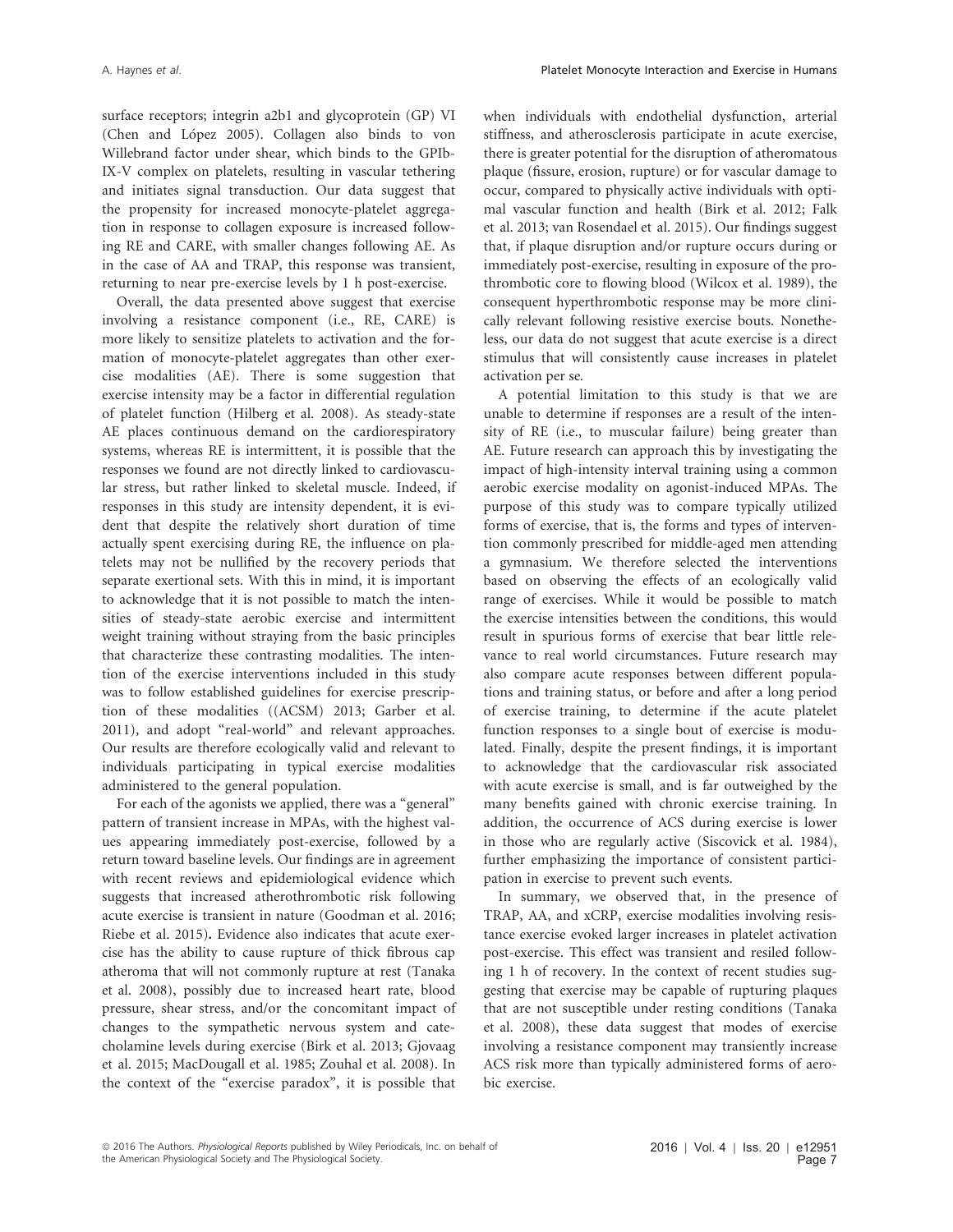# Acknowledgments

The authors acknowledge the facilities, and the scientific and technical assistance of the Australian Microscopy & Microanalysis Research Facility at the Centre for Microscopy, Characterisation & Analysis, The University of Western Australia, a facility funded by the University, State and Commonwealth Governments.

# Conflict of Interest

None declared.

#### References

- (ACSM) ACoSM. 2013. ACSM's Guidelines For Exercise Testing And Prescription. Wolters Kluwer/Lippincott Williams & Wilkins Health.
- Bacchi, E., C. Negri, M. Trombetta, M. E. Zanolin, M. Lanza, E. Bonora, et al. 2012. Differences in the acute effects of aerobic and resistance exercise in subjects with type 2 diabetes: results from the RAED2 randomized trial. PLoS ONE 7:e49937.
- Birk, G. K., E. A. Dawson, C. Atkinson, A. Haynes, N. T. Cable, D. H. Thijssen, et al. 2012. Brachial artery adaptation to lower limb exercise training: role of shear stress. J. Appl. Physiol. 112:1653–1658.
- Birk, G., E. Dawson, A. Batterham, G. Atkinson, T. Cable, D. Thijssen, et al. 2013. Effects of exercise intensity on flow mediated dilation in healthy humans. Int. J. Sports Med. 34:409–414.
- Bjarnason-Wehrens, B., W. Mayer-Berger, E. R. Meister, K. Baum, R. Hambrecht, and S. Gielen. 2004. Recommendations for resistance exercise in cardiac rehabilitation. Recommendations of the German Federation for Cardiovascular Prevention and Rehabilitation. Eur. J. Cardiovasc. Prev. Rehabil. 11: 352–361.
- Blair, S. N., and J. N. Morris. 2009. Healthy hearts—and the universal benefits of being physically active: physical activity and health. Ann. Epidemiol. 19:253–256.
- Bloomer, R. J., A. H. Goldfarb, L. Wideman, M. J. McKenzie, and L. A. Consitt. 2005. Effects of acute aerobic and anaerobic exercise on blood markers of oxidative stress. J. Strength Cond. Res. 19:276–285.
- Borg, G. 1970. Perceived exertion as an indicator of somatic stress. Scand. J. Rehabil. Med. 2:92–98.
- Chen, J., and J. A. López. 2005. Interactions of platelets with subendothelium and endothelium. Microcirculation 12: 235–246.
- Clemetson, K. J., and J. M. Clemetson. 2013. Chapter 9- Platelet receptors A2 - Michelson, Alan D. Pp. 169–194in: Platelets(3rd ed..) Academic Press, Amsterdam. Coughlin, S. R. 2000. Thrombin signalling and protease-
- Davi, G., and C. Patrono. 2007. Platelet activation and atherothrombosis. N. Engl. J. Med. 357:82–94.
- Drummond, M. J., P. R. Vehrs, G. B. Schaalje, and A. C. Parcell. 2005. Aerobic and resistance exercise sequence affects excess postexercise oxygen consumption. J. Strength Cond. Res. 19:332–337.
- Falk, E., M. Nakano, J. F. Bentzon, A. V. Finn, and R. Virmani. 2013. Update on acute coronary syndromes: the pathologists' view. Eur. Heart J. 34:719–728.
- Fowler, R. M., A. J. Maiorana, S. C. Jenkins, K. R. Gain, G. O'Driscoll, and E. Gabbay. 2013. A comparison of the acute haemodynamic response to aerobic and resistance exercise in subjects with exercise-induced pulmonary arterial hypertension. Eur. J. Prev. Cardiol. 20:605–612.
- Frelinger, A. L., M. I. Furman, M. D. Linden, Y. Li, M. L. Fox, M. R. Barnard, et al. 2006. Residual arachidonic acidinduced platelet activation via an adenosine diphosphatedependent but cyclooxygenase-1– and cyclooxygenase-2– independent pathway: a 700-patient study of aspirin resistance. Circulation 113:2888–2896.
- Furman, M. I., S. E. Benoit, M. R. Barnard, C. R. Valeri, M. L. Borbone, R. C. Becker, et al. 1998. Increased platelet reactivity and circulating monocyte-platelet aggregates in patients with stable coronary artery disease. J. Am. Coll. Cardiol. 31:352–358.
- Furman, M. I., M. R. Barnard, L. A. Krueger, M. L. Fox, E. A. Shilale, D. M. Lessard, et al. 2001. Circulating monocyteplatelet aggregates are an early marker of acute myocardial infarction. J. Am. Coll. Cardiol. 38:1002–1006.
- Garber, C. E., B. Blissmer, M. R. Deschenes, B. A. Franklin, M. J. Lamonte, I.-M. Lee, et al. 2011. Quantity and quality of exercise for developing and maintaining cardiorespiratory, musculoskeletal, and neuromotor fitness in apparently healthy adults: guidance for prescribing exercise. Med. Sci. Sports Exerc. 43:1334–1359.
- George, K., A. Spence, L. H. Naylor, G. P. Whyte, and D. J. Green. 2011. Cardiac adaptation to acute and chronic participation in endurance sports. Heart 97:1999–2004.
- Giri, S., and L. K. Jennings. 2015. The spectrum of thrombin in acute coronary syndromes. Thromb. Res. 135:782–787.
- Gjovaag, T., P. Mirtaheri, K. Simon, G. Berdal, I. Tuchel, T. Westlie, et al. 2015. Hemodynamic responses to resistance exercise in patients with coronary artery disease. Med. Sci. Sports Exerc. 48:581–588.
- Goodman, J. M., J. F. Burr, L. Banks, and S. G. Thomas. 2016. The acute risks of exercise in apparently healthy adults and relevance for prevention of cardiovascular events. Can. J. Cardiol. 32:523–532.
- Harrison, P., I. Mackie, A. Mumford, C. Briggs, R. Liesner, M. Winter, et al. 2011. Guidelines for the laboratory investigation of heritable disorders of platelet function. Br. J. Haematol. 155:30–44.
- Heffernan, K., S. Collier, E. Kelly, S. Jae, and B. Fernhall. 2007. Arterial stiffness and baroreflex sensitivity following bouts of

activated receptors. Nature 407:258–264.